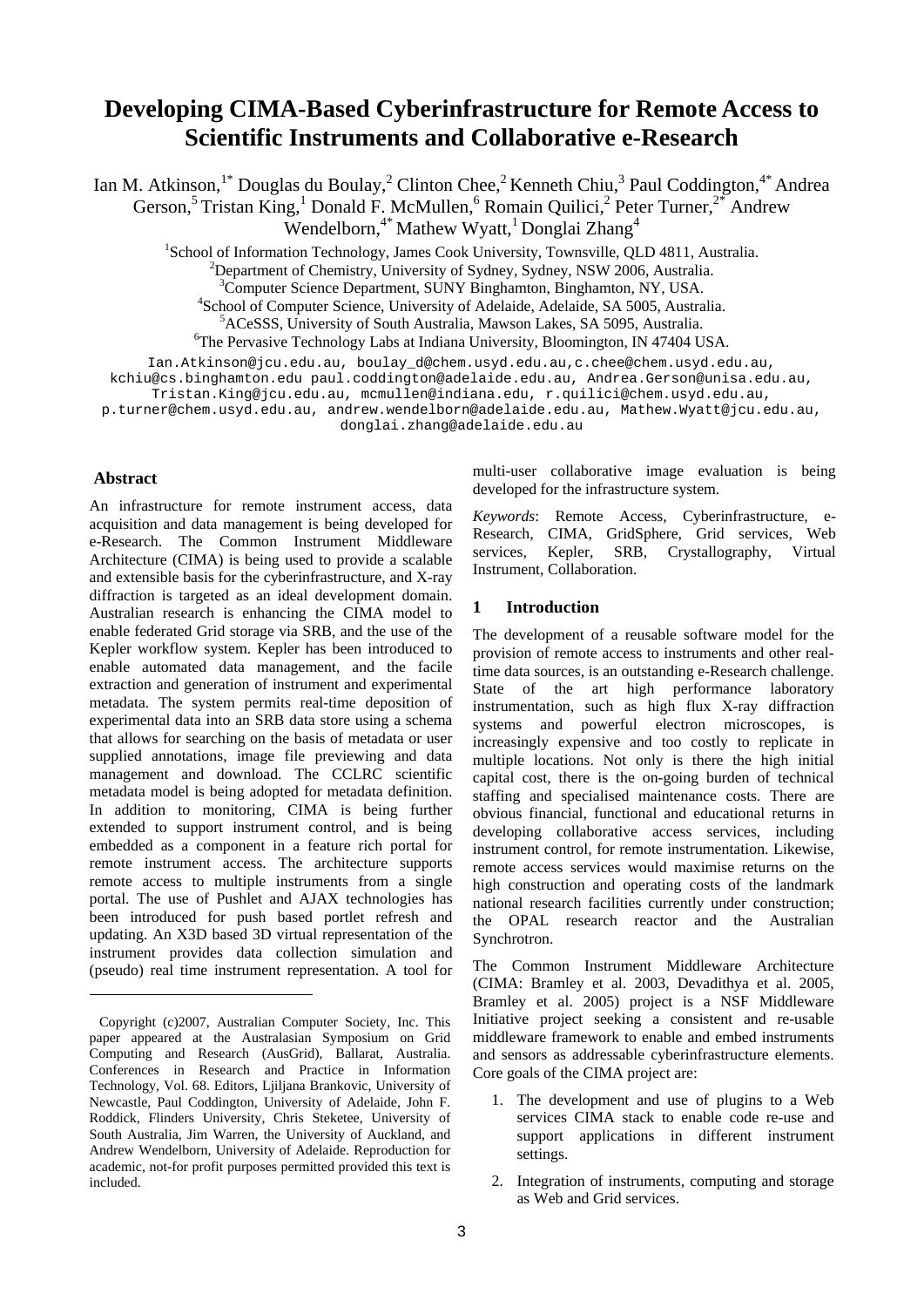3. Facilitate discovery and adaptation through the development of instrument descriptions based on the Web Ontology Language (OWL-DL).

A notable features of the CIMA model is that it facilitates access to multiple instruments and sensors from a single portal. The Indiana University project team initiated a collaboration with the Open Grid Computing Environments (OGCE) project to develop GridSphere (JSR 168) portlets providing user interfaces to CIMA instruments. The use of portal-portlet technology has a number of incentives, including the provision of rich functionality and global accessibility together with minimal or no need for any client software other than a suitable Web browser.

Crystallographic structure determination offers a particularly attractive test domain, with well defined work-flows and data structures, and has relatively common (if not standardised) instrument types. Accordingly, portlets specific to the crystallography domain have been developed to monitor laboratory instruments, and follow experiments in progress (CIMA Crystallography Portal).

Herein we describe Australian adaptations and extensions to the CIMA model, driven by Australian e-Research projects and undertaken in collaboration with the US CIMA project team.

# **2 Workflow, Data Management and Grid Storage Developments**

CIMA project collaborators at James Cook University (JCU) have taken advantage of an inherent CIMA capability to provide a Web services interface to other services in a workflow environment. In particular the Kepler (Kepler 2006) workflow system has been introduced to facilitate the automation of data management, and the facile extraction and generation of instrument and experimental metadata (Atkinson et al 2006). Kepler has the attraction of a system that is relatively simple to develop and has been shown to very useful in rapid the development of new or revised workflows.

Kepler provides a visual programming user interface for designing and executing scientific workflows. These workflows define the flow of data between a set of analytical steps and can be used to perform a wide variety of different tasks. Each step in the workflow is represented in Kepler as an *Actor*. Each actor is a compiled piece of java code which defines what the actor does, and what data can be input to and output from the actor. Kepler provides a few simple base actor classes which are extensible and able to create new actors in order to perform non-standard tasks.

The data storage mechanisms, data and metadata associated with crystallography are very specific. For use cases outside of crystallography the data management requirements may well be very different. The problem of data management customisation would normally require an abundance of different data management codes to cater for the broad scientific community. However, by using

Kepler workflows the development effort can be greatly reduced. A customised data manager workflow can be composed in days, compared to weeks or months if the code was to be written in Java or C. Kepler also makes tuning a workflow much easier than a full project recompile, or project branch. Another advantage Kepler offers is the ability to import and export workflows. Workflows in Kepler can be exported and can then be deployed to other instances of Kepler at different sites. Another possibility for Kepler data management is collaborative workflow creation (via VNC), and sharing of workflows amongst research communities.



**Figure 1. JCU Adaptations and extensions to the CIMA model.** 

For the implementation of CIMA in Australia, Kepler has been introduced as a service deployed with a specific workflow. To date, the Web service architecture is not built into Kepler, so an intermediate Web service container (Apache Axis) has been used. This intermediate contains a deployed Web service that acts as a sink, for data sent after registration by a CIMA Instrument Representative registry. As the CIMA parcels arrive at the sink they are packaged into a java bean and forwarded to the Kepler service. Ultimately Web service actors may be built into Kepler.

Kepler can now play a key composition and mediating role in work flow and data management for CIMA based instrumentation. In particular, Kepler can be used to quickly compose the integration and use of a Storage Resource Broker (SRB 2006) managed data store (see Fig 1). The integration between Kepler and SRB is now well developed and robust, and the JCU group have introduced the use of SRB and the MCAT as an alternative to the NFS and MySQL data manager originally provided in the CIMA software. The system permits experimental data to be deposited into the SRB data store in real time and provides data management, replication and download. SRB is robust, scalable and file system independent.

The introduction of SRB storage provides a foundation from which to build a network of Grid enabled instruments that will facilitate data fusion and analysis across instruments, disciplines, and facilities. To this end, a test-bed network is being built that encompasses instruments at James Cook University, Monash University, the University of Queensland and the University of Sydney (Fig. 2). It is envisaged that the network may ultimately be integrated into a National Grid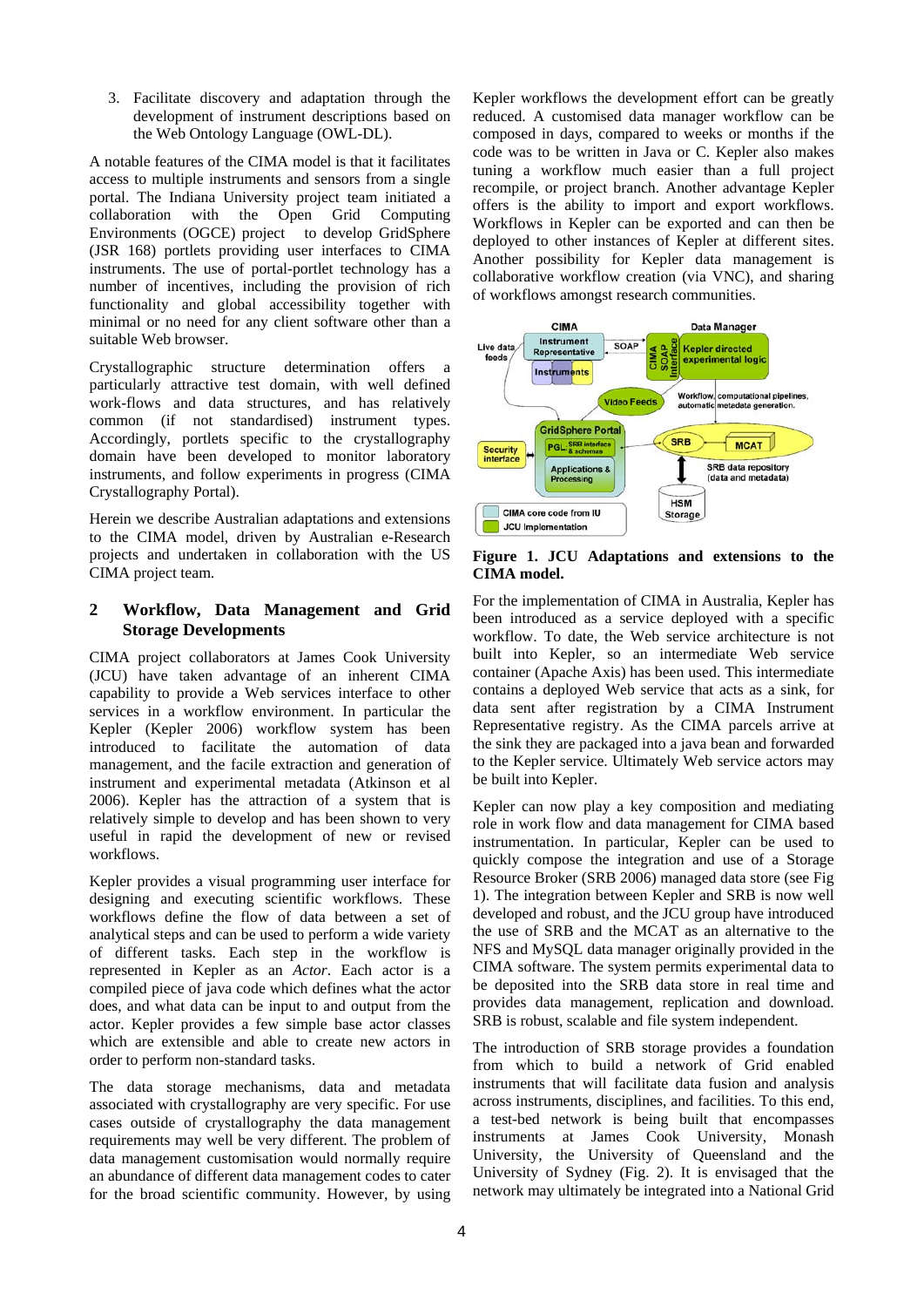resource such as that provided by the Australian Partnership for Advanced Computing (APAC).



**Figure 2. Proposed instrument network linked by federated SRB storage.** 

JCU portal enhancements and new portlets include the use of the JCU Personal Grid Library (PGL 2006) system for user friendly SRB data access; image file previewing; the ability to create metadata schema definitions for experimental metadata and to extract metadata in realtime from instrument output using Kepler; annotation, search and retrieval of data sets; searching on the basis of metadata or user supplied annotations. Described below in part 4 are portal and portlet developments at the University of Sydney that are further contributing to the Australian enhancement and extension of the CIMA model.

## **3 Real-Time Data Storage and Processing**

Complementing the work at James Cook University and the University of Sydney, researchers at the University of South Australia and the University of Adelaide are investigating the provision of real-time metadata capture and remote data storage using SRB, and near-real-time processing of synchrotron data using high-performance computational resources available via a grid interface. The initial experiments being targeted are microdiffraction fluorescence probes, which will be installed at the Canadian Light Source (CLS) and the Australian Synchrotron. Our investigations are currently using UNI/XOR, a similar beamline at the Advanced Photon Source (APS) in the US. Related to this, CIMA software has been installed (CIMA 2006) at the ChemMatCARS beamline of the APS and this affords further opportunity for exploring the practicalities of realtime downloads. The Australian Synchrotron Research Program, together with the University of Sydney, currently operates the Australian Specialist Crystallography at the Advanced Photon Sources program (SCrAPS 2006) using the ChemMatCARS beamline at the APS.

Current practice for microdiffraction-fluorescence experiments is for researchers to analyse their experimental data after the experiment is completed, and this may take many days of processing time on a PC. The data and metadata are typically stored in an ad-hoc fashion, and not readily available to collaborators and other researchers for whom it may be useful. For the initial beamline experiments of interest, we are designing and developing a system to provide researchers with remote access to the experiment, real-time data download, storage and archiving of data and metadata. A capability for near-real-time data analysis and visualization would allow an experimental procedure to be changed, or tuned, based on a preliminary analysis of the data while measurements are in progress.

Of particular relevance to our research, is work being undertaken in the UK for the CCLRC Data Portal Project (CCLRC Data Portal 2006, Drinkwater et al. 2004), which is developing leading edge tools that are shaping emerging e-Research environments. The project is developing portal services for data access, utilisation and management across major UK research institutions such as the Diamond synchrotron and ISIS neutron facility. The CCLRC Scientific Metadata Model (CSMD: Sufi & Mathews 2004) is designed to provide a general model of metadata for scientific studies, and is being adopted for metadata catalogues by major UK research facilities (Dove & de Leeow 2005, Stevens et al. 2004). The model is not yet comprehensive, but seems to offer an excellent base upon which to build, and from which to interoperate with other resources.

The CSMD is hierarchical, following a pattern of investigation common at instrument facilities. At the top level is a study (or project), which comprises a number of investigations, such as experiments or simulations. These have raw data associated with them; the metadata catalogue will provide links to such data, for example, as SRB identifiers. This is achieved by modelling data storage as a collection of Atomic Data Objects, where an ADO contains a locator, in a format specific to an implementation, specifying the physical location of data.

CSMD holds information about a study, such as topic keywords, provenance information, material related to a study or investigation, experiment parameters, and so on. A Web services based data portal has been developed at CCLRC, operating with the ICAT, a relational database storing metadata in CSMD format. The ICAT is used at the ISIS facility in the UK and is to be used at the Diamond synchrotron, currently under construction in the UK, and the Spallation Neutron Source, which is nearing completion in the US. The ICAT is to be installed at the X-ray crystallography facilities of James Cook University and the University of Sydney. It may also be used at OPAL and the Australian Synchrotron.

The UNI/XOR beamline generates CCD image files in Princeton Instruments proprietary SPE format, which uses a basic 16-bit image representation with a header containing metadata. A mapping from the metadata in the SPE files to CSMD has been developed as part of the work being reported here, so that the metadata for each data file can be captured as the data is generated, and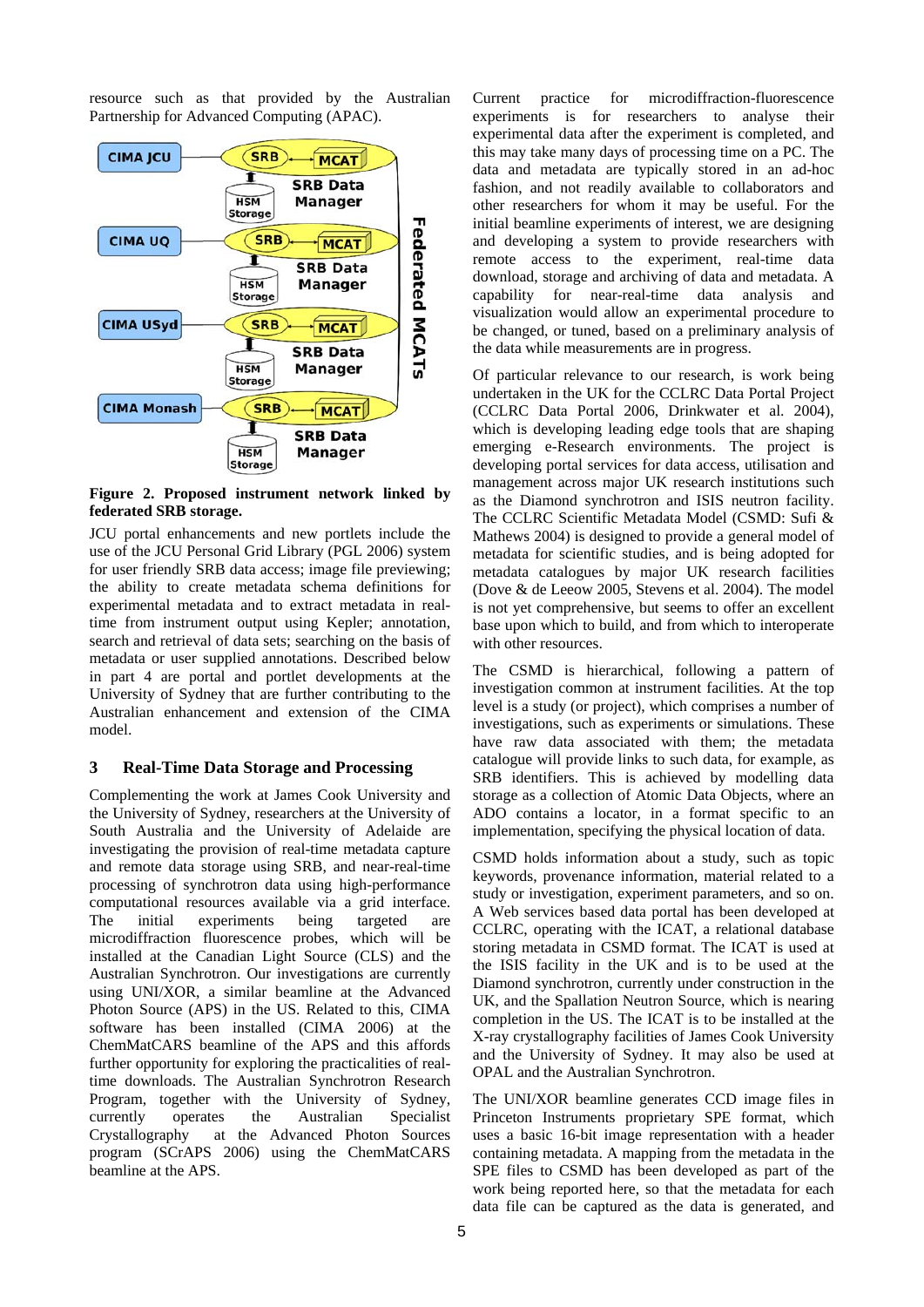stored into an ICAT database in CSMD format. Much of the required metadata is not available in the SPE file, for example information about the UNI/XOR facility, the experimenter, the research project, and the sample. This information must be generated manually, although much of it can be re-used. The software that generates the metadata can merge this information with the automatically generated metadata information contained in the SPE file.

Experiments have been undertaken to check the feasibility of real-time data download and storage (in an SRB repository) from the APS in Chicago to the University of Adelaide. Depending on the type of experiment, the size of the image data files can range from around 1 megabyte to over 8 megabytes, and the time to generate each image can range from around 2 to 25 seconds. Typically the data generation rate is around 1 MByte/sec. Our experiments have shown that it is feasible to sustain this performance between APS and Adelaide (without any TCP tuning), but only if multiple TCP streams are used. We have used up to 10 concurrent file transfers using scp (the default maximum number of connections). The bandwidth obtained is highly variable, particularly for different times of the day, with values for a single scp stream ranging from 30 to 130 kbytes/sec being observed. The data download program developed for this work allows for lossy compression of the CCD images, by throwing away the required number of least significant bits of the image, if the downloads cannot keep up with the rate of experimental data generation. This allows for near-real-time data analysis to be done, as long as the number of discarded bits is not too large (for example, the two least significant bits appear to be indistinguishable from random noise). If lossy files are used, the complete data files can be downloaded and archived after the experiment is finished.

Some of the data analysis is very compute intensive, and it can take days or weeks on a PC to analyse the thousands of image files obtained from an experiment. Accordingly, work is being undertaken to modify the data analysis program so that the most computationally intensive parts can be run on grid compute resources. Some parts of the analysis are embarrassingly parallel, in that they can be done independently on each image file. Other aspects of the reconstruction are best done by parallelizing across rows of the images, so that each processor has the same set of rows for all images.

The analysis program also assumes that the input and output data files are stored on local disk. A further part of our work is to enable the experimental data files to be accessed from SRB, and the output of the data analysis to be stored back into SRB, with metadata (in CSMD) that associates the analysis data with the appropriate experimental data.

The software components being developed by the South Australian team will be integrated with CIMA-Kepler data manager workflow system being developed at JCU.

## **4 Remote Control and Collaboration**

The remote desktop approach to remote instrument

access, such as typified by the use of Virtual Network Computing (VNC 2006) and its many variants, CITRIX (CITRIX 2006), Sun Secure Global Desktop (SSGD 2006) and NX NoMachine (NX 2006), has the significant advantages of ease of set-up and familiarity. While convenient, these approaches are not ideal and can afford remote instrument users with excessive control over expensive and potentially dangerous instruments. A significant disincentive to building custom-built remote access systems, is that there is a high coding overhead that may well reproduce functionality already provided by an instrument manufacturer. A significant advantage of the custom built interface approach however, is that the actions of the remote instrument user can be tightly controlled, while at the same time services outside the desktop environment can be provided to offer a richer operating environment.

To this end, the University of Sydney group is developing a CIMA based GridSphere portal/portlet system for remote instrument control, monitoring and data processing (Atkinson et al. 2006). Thus far CIMA has been developed solely for remote instrument and sensor monitoring, and accordingly extensions to the architecture have been required to enable CIMA mediated instrument control. The need for real-time updating of instrument status and data displays for effective and safe instrument control has driven the introduction of Pushlet (Pushlets 2006) and AJAX (AJAX 2006) technologies to enable (pseudo) real-time data push from the instrument to the client. The utilisation of these technologies has in turn improved the functionality of the monitoring portlets.



**Figure 3. Remote instrument control portal structure. Only one person at a time can control any given instrument.** 

A modular service oriented architecture (SOA) model using Web services has been adopted to provide maximum flexibility, with Web services offering language and location independence. There are two primary containers; one located at the instrument site for instrument services and a second for user access interface components that need not be co-located with the instrument (see Fig 3). For instance, several institutions under a common project may want to provide remote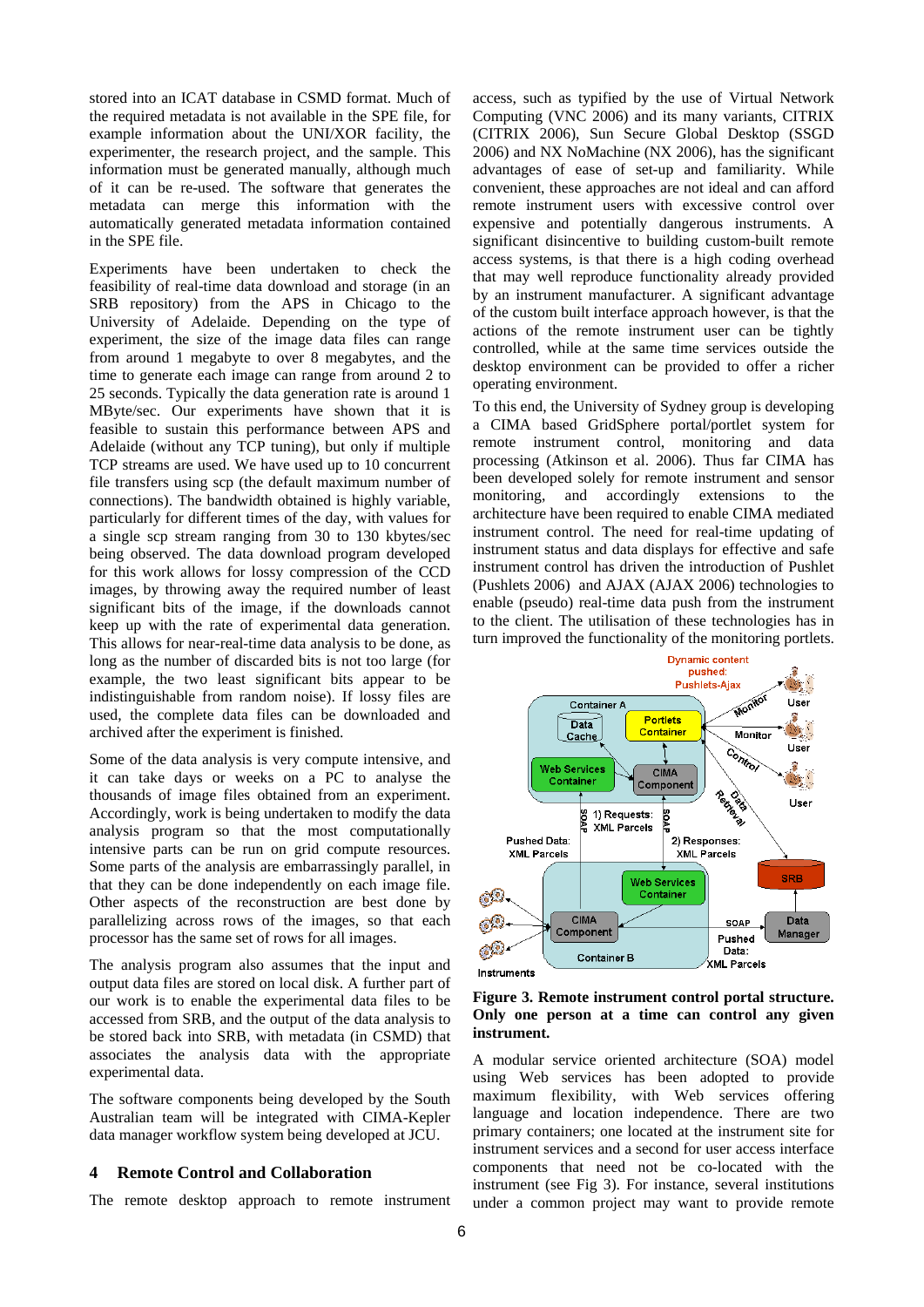access to a shared instrument or set of instruments. In that case a user interface portlet container may be beneficially located at each of the user institutions. Alternatively, container A could be shared between multiple institutions to provide remote access to multiple shared instruments (not necessarily located at one site). The second model may be desirable for large facilities such as a synchrotron, for which a single Container B could serve multiple instruments or beamlines. The architecture is flexible and other combinations are possible.

As Fig 3 suggests, CIMA service endpoints are integrated into Web services containers (currently Axis) located in servlet containers (currently Tomcat). Container A holds the user interface elements, including a portlets container, a Data Cache, a Web services container receiving SOAP calls from container B, and a CIMA component used to send XML parcels via SOAP to container B. Container B contains elements to interact with the instrument (or instruments). In particular, a Web services container to receive SOAP messages containing XML parcels from container A, and a CIMA component to interact with the instruments as well as to send XML parcels to container A. Container B delivers data and metadata to the data manager developed at James Cook University.

There are two primary modes of communication between the two containers. One mode involves a request/response pair in which a request is sent from container A to container B, and for which a response is then expected. The response may simply be an acknowledgement, or the result of a command. The CIMA component in Container B extracts data from XML parcels included in the request from A, builds instrument-specific commands and finally returns a response as an XML parcel. Requests are of two kinds: those that affect the instrument state (SET request; eg for instrument control) and those that retrieve instruments information (GET requests; eg for instrument status information).

The second type of interaction occurs when an instrument pushes information. The push may be the result of an earlier asynchronous request, state changes in the instrument, or because the instrument otherwise sends data on a regular basis. In this case the CIMA component on B (CIMA source) sends an XML parcel via SOAP to the CIMA component of container A (CIMA sink). The parcel content is then extracted and relevant data is transferred into a temporary store, or Data Cache, and the portlet content is updated.

The data is sent (pushed) from the instrument into Container B, where the 'raw' X-ray detector data (CCD frames) are parcelled for transfer out to a CIMA data manager and into a storage resource. Container B also provides a service to convert proprietary CCD data image files into smaller file size JPEG images for rapid transfer to Container A and portlet display.

The University of Sydney group has introduced the use of Pushlets, used in conjunction with AJAX, for portlet refresh and dynamic updating of the portlet content. The Pushlet based server push mechanism provides (pseudo) real-time status and data display on the client browser. It is then possible for instance to view CCD data frame images along with metadata essentially as they are generated by the instrument.

The Data Cache contains status information about the instrument as well as temporary files (such as data frame images for portlet display and review), and is populated when data pushed from the instrument arrives, or when a response containing instrument information is received. The Cache is used to minimise SOAP calls to Container B, when a GET request is issued and the desired data is already available in the cache. The cache has the same lifecycle as Container A, and might not be applicable for all instruments.



**Figure 4. CIMA channels and plug-in modules including the new Instrument Instruction Module.** 

The development of Instrument control services has been undertaken in accord with the CIMA channels and plugin model[1] (Fig. 4). As part of this Australian initiative, new parcel types were required to support the command/response mode. Moreover an Instrument Instruction Module has been introduced and serves as an instruction interface to proprietary instrument software (or device drivers). The instructions may be to get instrument status information or to change the state of the instrument (control the instrument). The module translates CIMA parcels into instrument specific instructions to be sent to the instrument interface. Work is currently underway to generalise this initiative.



**Figure 5. GridSphere portlet for X-ray diffraction instrument control and data view.** 

The current form of the GridSphere instrument access interface provides an instrument control pane (Fig. 5) allowing the user to define and initiate simple data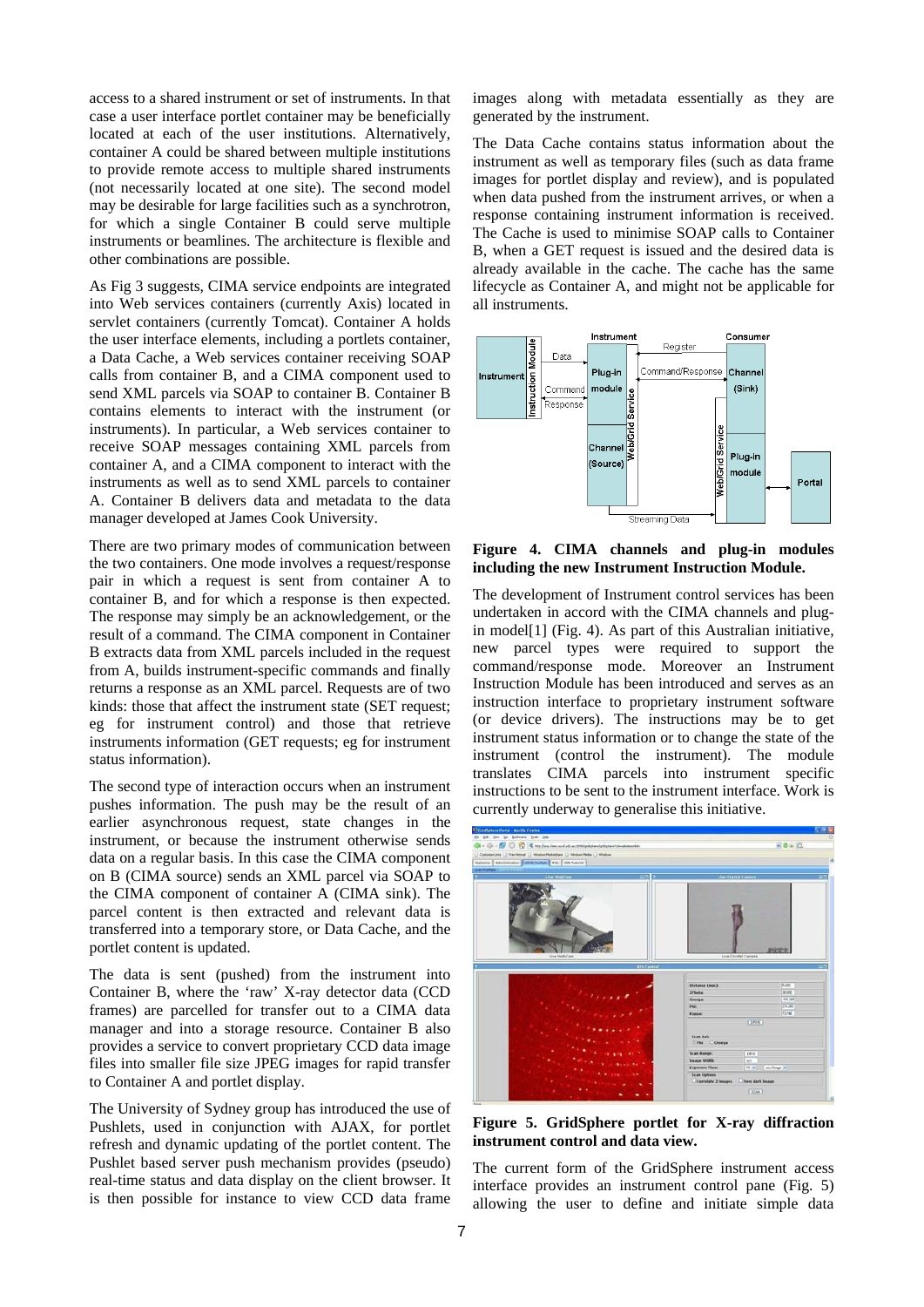collections. Options for the provision of more complex data collections are currently being evaluated. The pane provides for data collection parameter input, web cam monitoring of the instrument and crystal sample, and a display of the current data image. As mentioned, the images are dynamically updated though the use of Pushlet technology.

A second tabbed pane augments the browser interface with instrument status information and, for example, displays the X-ray generator voltage and current settings, the cooling water temperature, CCD camera temperature and laboratory temperature and humidity.



#### **Figure 6. Portlet for diffraction image browsing and scanning. A selected set of mages may be scanned at a user determined animation rate.**

Work is in progress to integrate a tabbed pane for diffraction image inspection (see Fig 6). An individual image may be selected for display in the portlet, or a range of images may be selected and viewed at a user selected display rate (image set animation). It is intended that further image analysis capability will be added to this portlet. The images may be those held in the Data Cache or images located in the storage resource.

While multiple users may join a remote access session through a browser, only one user can control the instrument, though control may be transferred to another user. The system allows collaborators to jointly monitor an experiment and collectively determine the best approach to data collection and processing.



**Figure 7. PfC, a Platform for Collaboration allowing multiple users to independently select and collaboratively interact with diffraction images.** 

To further extend the collaborative infrastructure, a multiclient Java RMI application is being developed for distributed assessment of X-ray diffraction images stored on a remote host. Nominally one remote participant acts as a "master" user, guiding or supervising the remote file system access of other participants, but all of whom are able to independently browse images, subject to their access permissions. The status of each client is then broadcast to all participants who are free to eavesdrop or interact with their colleagues (see Fig. 7).

In this manner images may be selected independently by the collaborators and viewed 'side by side' for feature comparison, and independently manipulated by all participants. The viewer has an image zoom function and future aims include annotation capabilities and image content analysis. Currently the embryonic tool operates as a stand alone application for use over a VPN, and we are exploring the possibility of incorporating its functionality into a portlet.

A strong disincentive to providing remote client control of a physical device is that unskilled operators, or simple data entry errors, may lead to costly damage to the instrument. Ideally the instrument control software installed at the remote site would include a collision map to prevent accidental damage. In practice however collision map software is not always provided, and when such software is available it may have weakness or bugs. As suggested above, the risk of collision damage can be reduced by limiting the functionality of the remote instrument access interface. The risk of damage can also be mitigated through the use of an instrument simulator or virtual instrument.



**Figure 8. A DS and X3D based virtual X-ray diffraction instrument. Components displayed include the goniometer, detector, video microscope (partial), cryosystem (partial) and X-ray collimator. The X-ray source is not shown.** 

Our approach has been to adapt the DS diffractometer simulator package (Zheng, Yao & Tanaka 1995) for portlet incorporation of a virtual instrument, and for data collection strategy evaluation. As part of this endeavour,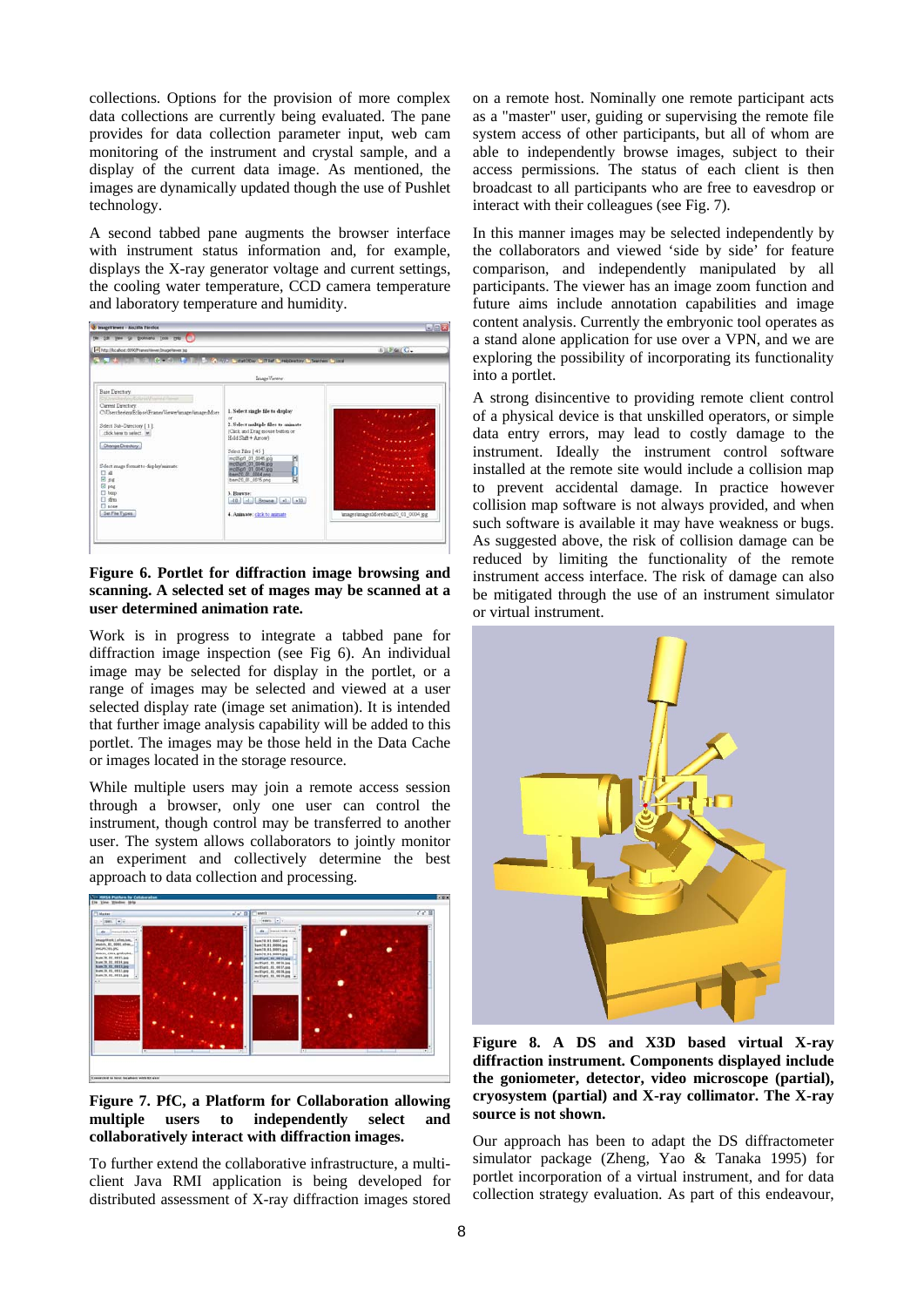the DS package has been ported from its C based OpenGL implementation under HP Unix, to Java using the JOGL (JOGL 2006) native interface to OpenGL. A disadvantage in the direct use of OpenGL in an applet or application, is the need to hard code different machine specifications into the source, and thence its compilation and distribution. Accordingly we're now using the open standard X3D (X3D 2006) format for the virtual instrument representation (Fig. 8), and as a means for developing a library of virtual device specifications that can be easily customised and distributed on a perinstrument basis.

The X3D XML files are externalised from the source, easily editable and can be examined by an increasing number of renderers and web-browser plugins. In addition, X3D can be externally scripted via JavaScript, allowing for inclusion directly within XHTML pages and thereby providing a virtual representation within a portlet. Currently we use FluxPlayer (FluxPlayer 2006) as browser plug-in to display the virtual instrument (see Fig. 9). Accordingly the user can 'zoom in' on the virtual instrument and adopt any viewing position around the instrument, including preset positions.



#### **Figure 9. Portlet to operate a X3D and DS based diffraction instrument simulator, tailored for an instrument in use at the University of Sydney.**

As a solution to the 'dark lab' problem, our portlet deployment of the DS and X3D based virtual instrument utilises Pushlets to provide (pseudo) real-time monitoring of the remote instrument. Bandwidth requirements are minimal, as only a small number of status parameters are needed from the remote instrument for the portlet representation. The instrument state can continue to be represented and assessed should the video feed fail, or should the remote laboratory lights be turned off.

The X3D standard is evolving beyond graphical representation, texturing and world navigation into full featured 3D object simulation that includes rigid body physics properties, collaborative interaction and, in this context, the particularly attractive benefit of collision detection. The use of X3D means that a diffractometer specification for a portlet simulation can be easily re-used to simulate and evaluate various data collection strategies within a separate, stand alone, server side, or client side application.

A further utilisation of the virtual instrument is as a testbed for developing instrument control plug-ins for CIMA. The simulator may also serve as an indestructible training tool.

## **5 Conclusion**

In collaboration with the CIMA project team, the capability of the CIMA model is being significantly extended. The core CIMA software is being developed and integrated into a comprehensive remote instrument control and monitoring system that is Grid enabled and made efficient through the use of workflow tools. The system provides for collaborative remote control and monitoring of instruments, and support for collaborative interaction is being enhanced. The architecture supports remote access to multiple instruments from a single portal. Pushlet and AJAX technologies have been utilised for responsive and safe instrument control. These technologies further enhance the utility of the monitoring portlets. Remote instrument control is facilitated with an X3D based virtual instrument representation. The CCLRC Scientific Metadata Model is being used for metadata definition and management. Data flow is directed into user friendly Grid storage infrastructure (SRB) via the Kepler workflow tool. As there may well be circumstances where immediate data transfer from the remote site to the local is a desired (or essential) alternative to remote processing and management, the feasibility of (pseudo) real-time data transfer has been established.

Future work will continue to investigate the use of Grid resources for local and remote data processing, and will explore opportunities for workflow automation. The capabilities of the simulator are to enhanced to provide sample specific simulations of the diffraction process, and the collaborations tool is to be incorporated into the portal system. Also currently being considered are options for voice communication for collaboration.

A significant challenge yet to be addressed is that of security. The JCU group has funding support from the MAMS (MAMS 2006) project to investigate the application of Shibboleth (Shibboleth 2006) as a basis for the provision of single-sign-on secure access to remote instrumentation. A robust yet easy to use security system is a critcial requirement for a remote resource access service.

## **Acknowledgements.**

The support of the Australian Department of Education, Science and Training (DEST), for the DART project (dart.edu.au), the Australian Research Council (ARC), GrangeNet and the ARC Molecular and Materials Structure Network (mmsn.net.au) is gratefully acknowledged. CIMA is supported by National Science Foundation cooperative agreements and grants SCI